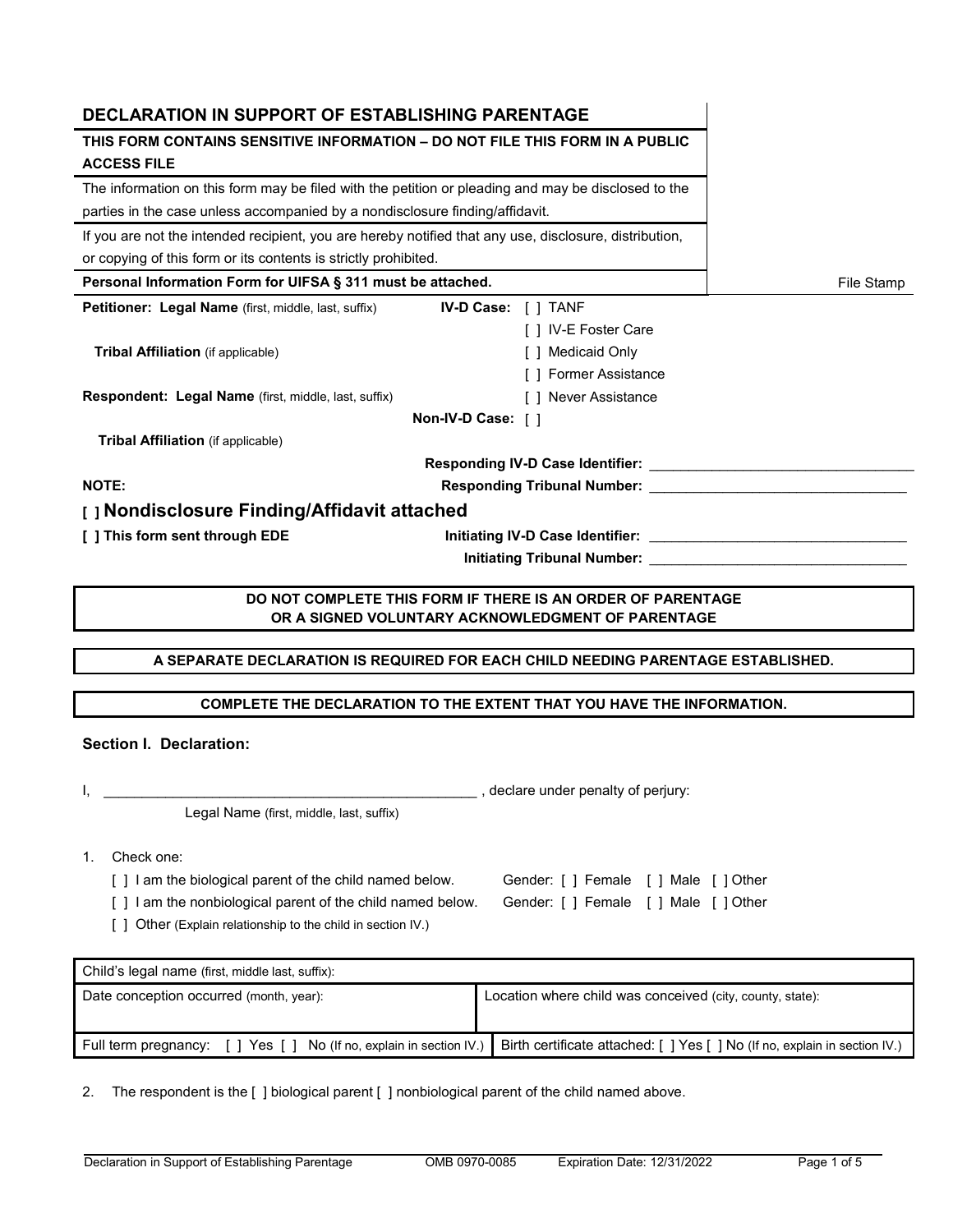## **DECLARATION IN SUPPORT OF ESTABLISHING PARENTAGE, PAGE 2**

| Section I. Declaration (Continued):                                                                                                                                                                                                                                          |                                                                                                                                |                                                                                                                                          |  |  |
|------------------------------------------------------------------------------------------------------------------------------------------------------------------------------------------------------------------------------------------------------------------------------|--------------------------------------------------------------------------------------------------------------------------------|------------------------------------------------------------------------------------------------------------------------------------------|--|--|
| The child was conceived as a result of sexual intercourse between                                                                                                                                                                                                            |                                                                                                                                | and                                                                                                                                      |  |  |
|                                                                                                                                                                                                                                                                              | Legal Name (first, middle, last, suffix)                                                                                       |                                                                                                                                          |  |  |
| during the time stated above.                                                                                                                                                                                                                                                |                                                                                                                                |                                                                                                                                          |  |  |
| Legal Name (first, middle, last, suffix)                                                                                                                                                                                                                                     |                                                                                                                                |                                                                                                                                          |  |  |
|                                                                                                                                                                                                                                                                              | (NOTE: If #3 is not applicable, please provide all pertinent information regarding the conception of the child in section IV.) |                                                                                                                                          |  |  |
| The following facts support a presumption of parentage:                                                                                                                                                                                                                      | If additional space is needed, use section IV.                                                                                 |                                                                                                                                          |  |  |
| The biological mother was married, and the child's birth<br>occurred during the marriage or within 300 days after the                                                                                                                                                        | [ ] Yes<br>Date marriage began:                                                                                                | [ ] No (If yes, attach documentation.)                                                                                                   |  |  |
|                                                                                                                                                                                                                                                                              |                                                                                                                                | (month, day, year)                                                                                                                       |  |  |
| If yes, and the mother's spouse/former spouse is not the person                                                                                                                                                                                                              | Date marriage legally ended:                                                                                                   |                                                                                                                                          |  |  |
| named as respondent in this Declaration, provide the                                                                                                                                                                                                                         |                                                                                                                                | (month, day, year)                                                                                                                       |  |  |
| spouse/former spouse's name, address, and gender, and<br>explain why he/she is not the child's parent:                                                                                                                                                                       | Tribunal that issued order legally ending the marriage:                                                                        |                                                                                                                                          |  |  |
| A person acted as, and presented herself/himself to be, the child's<br>If yes, and he/she is not the person named as the respondent in this<br>Declaration, provide the individual's name, address, and gender, and<br>explain why the individual is not the child's parent: | $[$ $]$ Yes $[$ $]$ No                                                                                                         |                                                                                                                                          |  |  |
| to determine the other biological parent of the child<br>indicates a probability of parentage of ________%.<br>If yes, and the individual tested is not the respondent named in                                                                                              | [ ] Yes [ ] No (If yes, attach results.)                                                                                       |                                                                                                                                          |  |  |
|                                                                                                                                                                                                                                                                              | this Declaration, provide the individual's name, address,                                                                      | A genetic test ordered/administered by a court or a IV-D agency<br>and gender, and explain why the individual is not the child's parent: |  |  |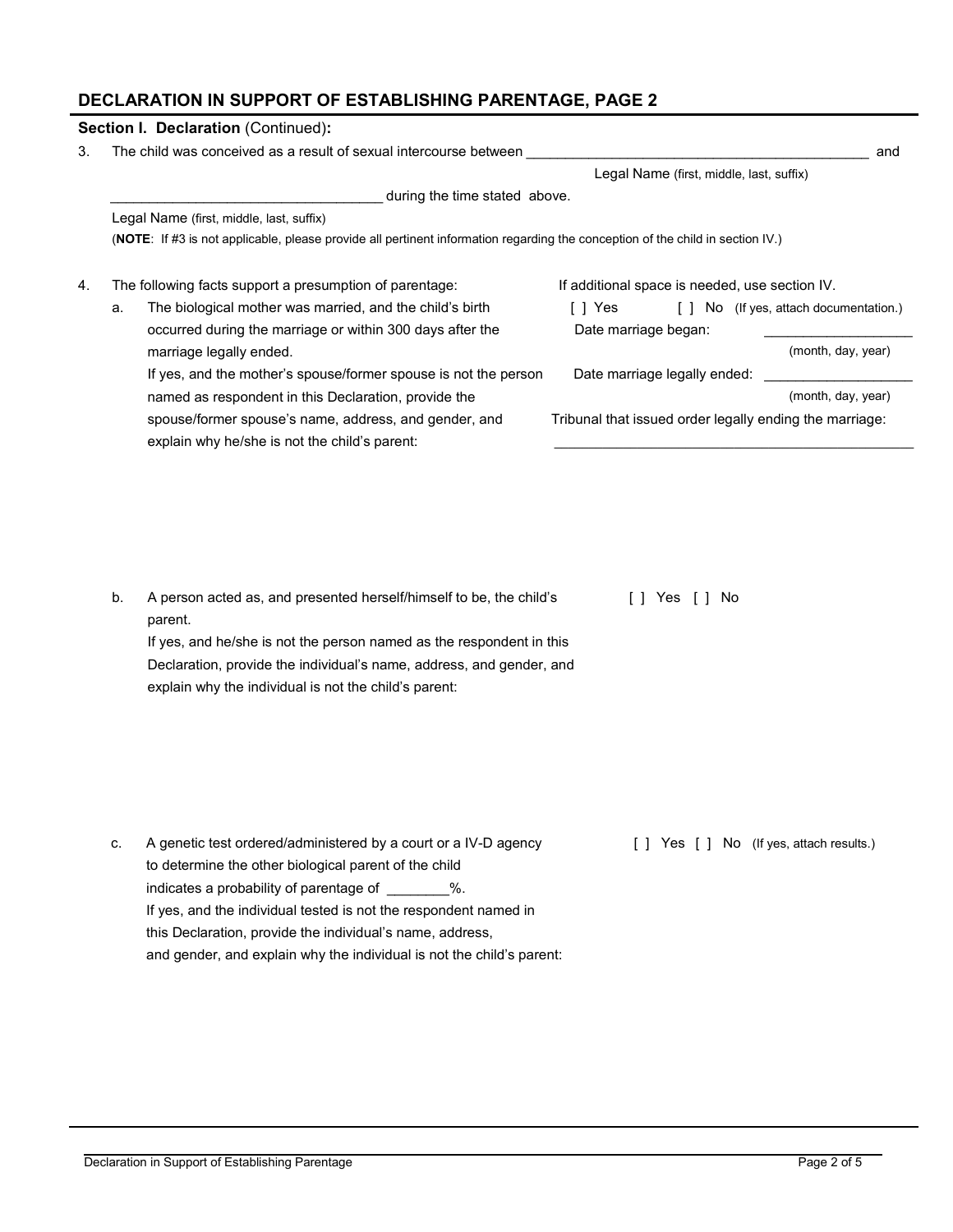## **DECLARATION IN SUPPORT OF ESTABLISHING PARENTAGE, PAGE 3**

## **Section I. Declaration** (Continued)**:**

5. Is any person other than the birth mother named on the child's birth certificate? If yes, provide the individual's name, address, and gender: [ ] Yes [ ] No

6. Has any person completed a voluntary acknowledgment of parentage for this child [ ] Yes [ ] No (If yes, attach document.) that has been rescinded?

If yes, provide the individual's name, address, and gender:

## **Section II. To Be Completed by the Petitioner (complete either 1 or 2, as appropriate):**

| [ ] | 1. | I assert that the respondent, <u>essentially contained</u> by some parent of the child.                 |         |                                |         |                                                                                                                   |  |
|-----|----|---------------------------------------------------------------------------------------------------------|---------|--------------------------------|---------|-------------------------------------------------------------------------------------------------------------------|--|
|     |    | The following facts support my allegations of parentage: (If an explanation is needed, use section IV.) |         |                                |         |                                                                                                                   |  |
|     | a. | I lived with the respondent.                                                                            | [ ] Yes | Dates __________ to __________ |         | Location:                                                                                                         |  |
|     |    |                                                                                                         | [ ] No  | [ ] Not applicable             |         |                                                                                                                   |  |
|     | b. | I told the respondent that he/she is the parent of the child.                                           |         |                                |         | [ ] Yes [ ] No [ ] Not applicable                                                                                 |  |
|     | C. | The respondent admitted being the parent of the child.                                                  |         |                                | [ ] Yes | [ ] No                                                                                                            |  |
|     | d. |                                                                                                         |         |                                |         | The respondent communicated about the pregnancy and/or about [ ] Yes [ ] No [ ] Copies of communications attached |  |
|     |    | the child.                                                                                              |         |                                |         |                                                                                                                   |  |
|     | е. | The respondent was present at the birth of the child.                                                   |         |                                | [ ] Yes | $[ ]$ No                                                                                                          |  |
|     | f. | The respondent visited the child at the hospital following birth.                                       |         |                                |         | [ ] No                                                                                                            |  |
|     | g. | The respondent offered to pay abortion expenses.                                                        |         |                                | [ ] Yes | [ ] No                                                                                                            |  |
|     | h. | The respondent offered to pay/paid medical expenses.                                                    |         |                                | [ ] Yes | [ ] No                                                                                                            |  |
|     | i. | The respondent offered to pay/paid birth related expenses.                                              |         |                                | [ ] Yes | [ ] No                                                                                                            |  |
|     | J. | The respondent claimed the child on a tax return.                                                       |         |                                | [ ] Yes | [ ] No [ ] Don't know                                                                                             |  |
|     | k. | The respondent provided food, clothing, gifts, or financial support                                     |         |                                | [ ] Yes | [ ] No                                                                                                            |  |
|     |    | for the child.                                                                                          |         |                                |         |                                                                                                                   |  |
|     | I. | The respondent lived with the child.                                                                    |         |                                | [ ] Yes | $\lceil$ $\rceil$ No                                                                                              |  |
|     | m. | The respondent visited the child.                                                                       |         |                                | [ ] Yes | [ ] No                                                                                                            |  |
|     | n. | The child resembles the respondent.                                                                     |         | Photo attached [ ] Yes         |         | [ ] No                                                                                                            |  |
|     |    |                                                                                                         |         |                                |         |                                                                                                                   |  |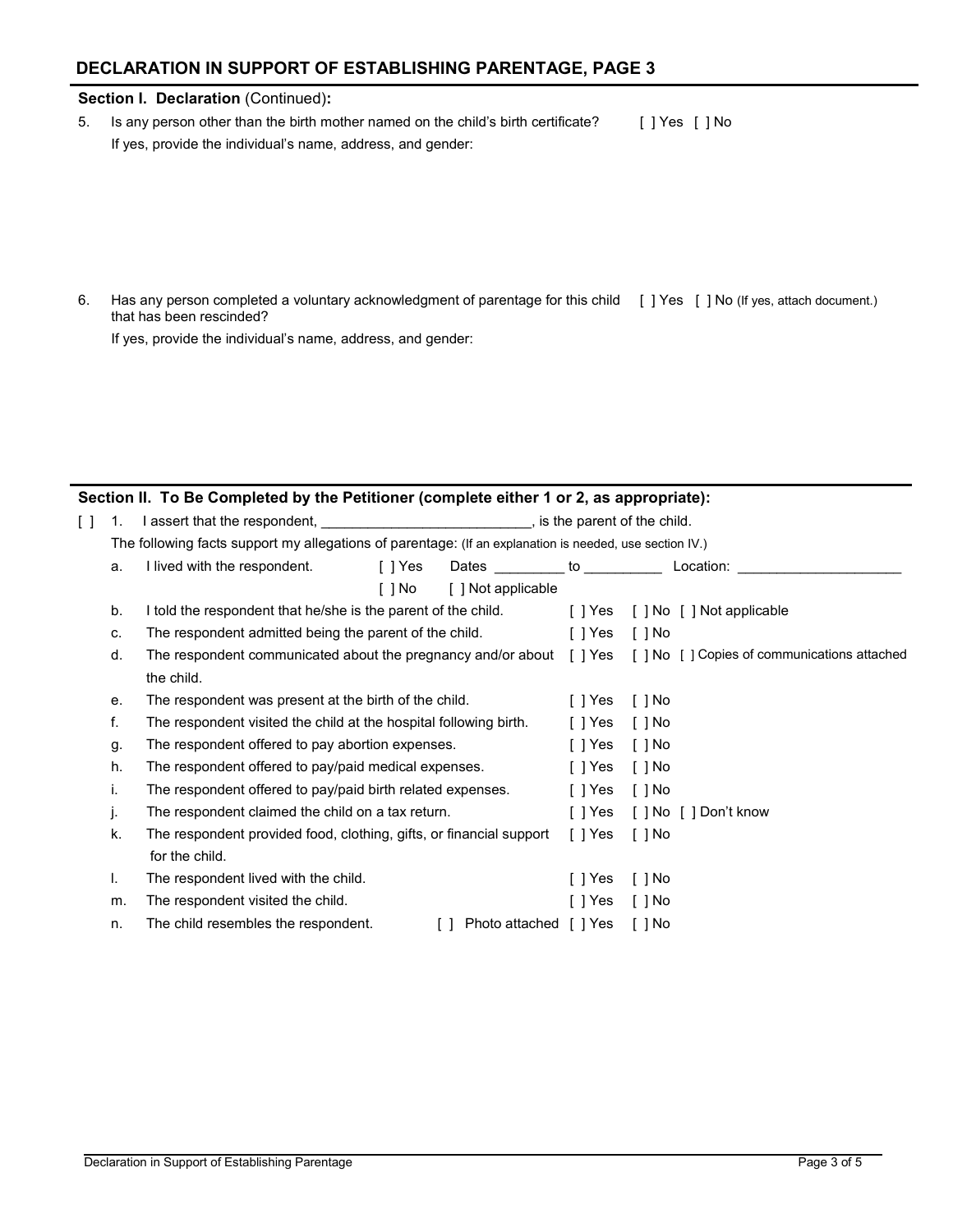## **DECLARATION IN SUPPORT OF ESTABLISHING PARENTAGE, PAGE 4**

## **Section II. To Be Completed by the Petitioner (complete either 1 or 2, as appropriate) (Continued):**

| $\Box$ | 2. | , assert that I am the parent of the child:                                                                                            |         |                       |          |    |  |
|--------|----|----------------------------------------------------------------------------------------------------------------------------------------|---------|-----------------------|----------|----|--|
|        |    | The following facts support my belief and statements that I am the parent of the child: (If an explanation is needed, use section IV.) |         |                       |          |    |  |
|        | a. | I lived with the respondent.                                                                                                           |         | Yes 「1No              | Dates    | to |  |
|        |    |                                                                                                                                        |         |                       | Location |    |  |
|        | b. | The respondent told me that I am the parent of the child.                                                                              | [ ] Yes | $\lceil \; \rceil$ No |          |    |  |
|        | C. | I was present at the birth of the child.                                                                                               | [ ] Yes | $\lceil$ $\rceil$ No  |          |    |  |
|        | d. | visited the child at the hospital following birth.                                                                                     | [ ] Yes | [ ] No                |          |    |  |
|        | е. | offered to pay abortion expenses.                                                                                                      | [ ] Yes | [ ] No                |          |    |  |
|        | f. | offered to pay/paid medical expenses.                                                                                                  | [ ] Yes | [ ] No                |          |    |  |
|        | g. | offered to pay/paid birth related expenses.                                                                                            | [ ] Yes | [ ] No                |          |    |  |
|        | h. | claimed the child on a tax return.                                                                                                     | [ ] Yes | [ ] No                |          |    |  |
|        | Ι. | I provided food, clothing, gifts, or financial support for the child.                                                                  | [ ] Yes | [ ] No                |          |    |  |
|        |    | I lived with the child.                                                                                                                | [ ] Yes | [ ] No                |          |    |  |
|        | k. | I visited the child.                                                                                                                   | [ ] Yes | [ ] No                |          |    |  |
|        |    | The child resembles me.<br>Photo attached                                                                                              | [ ] Yes | [ ] No                |          |    |  |

## **Section III. To Be Completed by the Birth Mother Only (if you are not the birth mother, skip this Section and go to Section IV):**

- 1. I had sexual intercourse with a man (other than the person I am naming as the respondent) during the 30 days before or 30 days after the child was conceived. [ ] Yes [ ] No (If yes, complete the following.)
	- a. The name(s) and address(es) of the other man/men:

b. The other man/men is/are biologically related to the person I am naming as the respondent.

[] Yes [] No (If yes, explain the biological relationship in the space below, e.g., brother, cousin, uncle.)

c. I do not believe the other man/men is/are the child's biological parent because: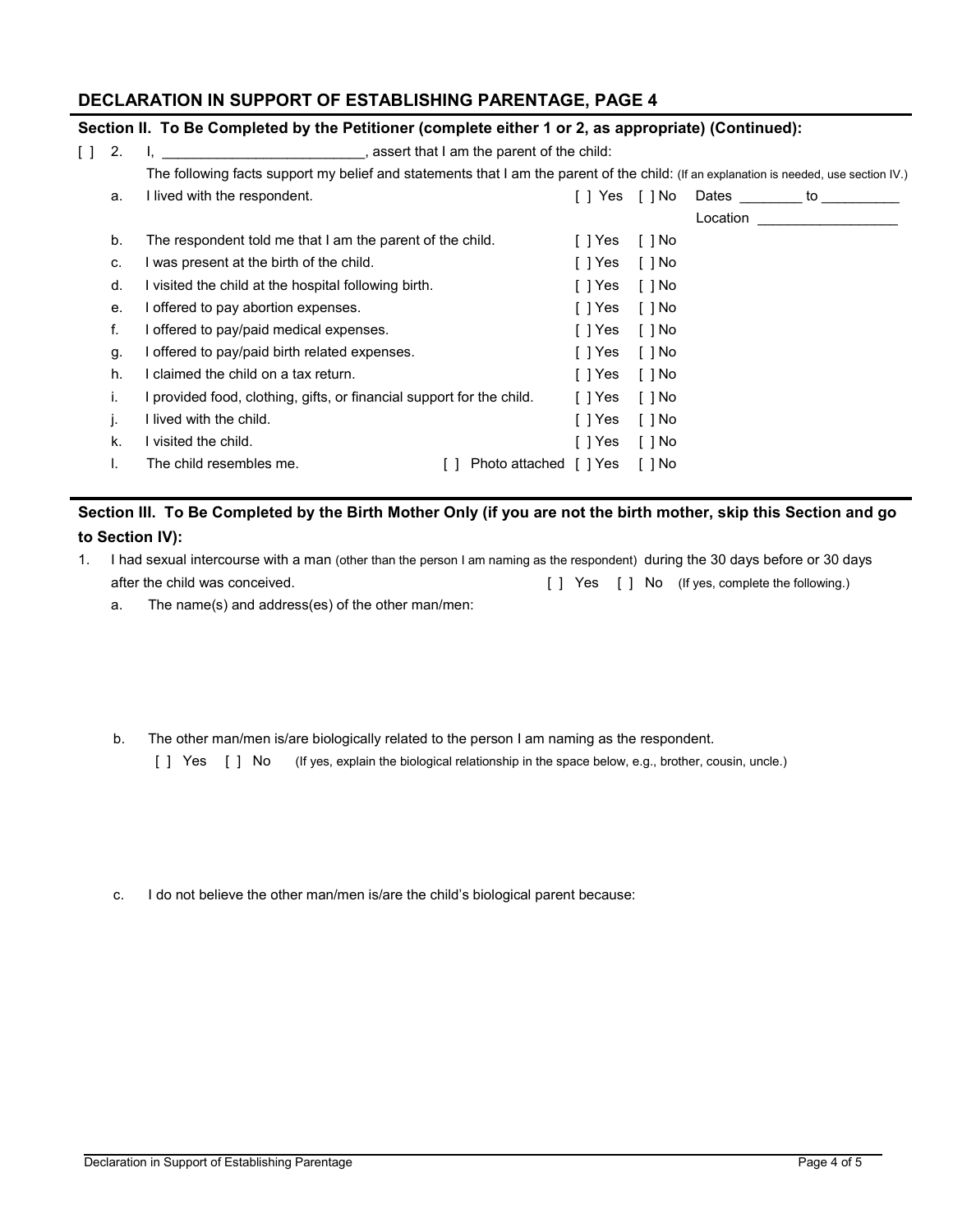## **DECLARATION IN SUPPORT OF ESTABLISHING PARENTAGE PAGE 5**

Section IV. Other Pertinent Information: (Include detailed information for section I, section II, or section III above.)

[ ] Continued on attached sheet(s), incorporated by reference.

#### **Section V. Declaration:**

 Under penalty of perjury, all information and facts stated in this Declaration are true to the best of my knowledge, information and belief. I agree to submit myself and, if I am the custodian, the child to genetic testing as may be necessary to establish parentage.

| Date<br>Petitioner (Name) |                                               | Signature |
|---------------------------|-----------------------------------------------|-----------|
|                           | or                                            |           |
| Date                      | Name/Title, Agency or Tribunal Representative | Signature |

## **Encryption Requirements:**

When communicating this form through electronic transmission, precautions must be taken to ensure the security of the data. Child support agencies are encouraged to use the electronic applications provided by the federal Office of Child Support Enforcement. Other electronic means, such as encrypted attachments to e-mails may be used if the encryption method is compliant with Federal Information Processing Standard (FIPS) Publication 140-2 (FIPS PUB 140-2).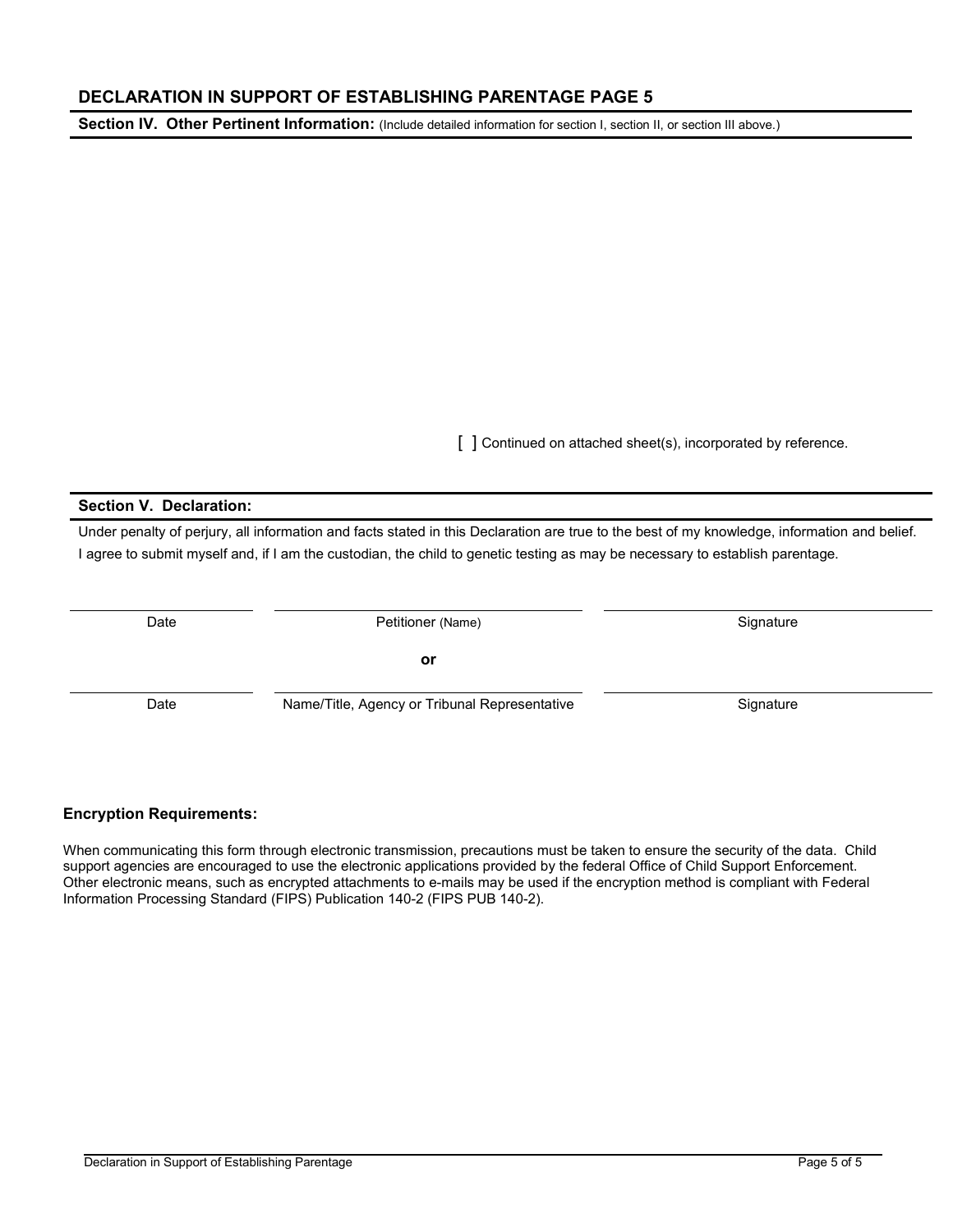## **INSTRUCTIONS FOR DECLARATION IN SUPPORT OF ESTABLISHING PARENTAGE**

#### **PURPOSE OF THE FORM:**

 Declaration in Support of Establishing Parentage is required for each child needing parentage establishment. Reminder: This declaration supplements the Uniform Support Petition to provide evidence to establish parentage. A separate A person who claims to be the child's parent may petition for parentage establishment under UIFSA. A person should complete the form to the extent that he or she has information.

 This form includes information that may pose a significant risk to an individual if made available in a public forum or inappropriately disclosed. This form may be filed with the petition or pleading, but should not be filed or included in a record available to the general public. The information on this form may be disclosed to the parties in the case unless accompanied by a nondisclosure finding/affidavit.

 If you are not the intended recipient, you are hereby notified that any use, disclosure, distribution, or copying of this form or its contents is strictly prohibited.

## **THIS FORM CONTAINS SENSITIVE INFORMATION – DO NOT FILE THIS FORM IN A PUBLIC ACCESS FILE**.

# **DO NOT COMPLETE THIS FORM IF THERE IS AN ORDER OF PARENTAGE OR A SIGNED VOLUNTARY**

**NOTE:** An order of parentage can include a divorce decree or an adoption order as well as a tribunal support order.

#### **The Personal Information Form for UIFSA § 311 must be attached**.

*Italicized* text that appears within a "box" refers to policy or provides additional information.

 *For a foreign address, be sure to include the country and postal code as part of the address.* 

*Tribal IV-D programs may choose to use the federal Intergovernmental forms. However, they are not required to use or accept such forms. If you have any questions, contact the tribal IV-D agency directly using the contact information on the OCSE website.* 

 *position, 0 (zero) in the second position, and then a 3-character tribal code defined by the Bureau of Indian Affairs Where forms request a locator code, note that tribal locator codes uniquely identify tribal cases with "9" in the first (BIA).* 

#### **HEADING/CAPTION:**

- • Identify the **petitioner** and **respondent** by full legal name (first, middle, last, suffix), and if applicable, include the name of the tribe with which the petitioner or respondent is affiliated.
- • Check the appropriate box to identify the type of case: TANF, IV-E foster care, Medicaid only, former assistance, never assistance, or non-IV-D.

 *which the obligee's family receives Medicaid but does not receive TANF. A former assistance case might be a case for state arrears only or for a family that previously received TANF, but is not doing so at this time. TANF means the obligee's family is currently receiving IV-A cash payments. A Medicaid only case is a case in* 

• In the appropriate spaces, if applicable and if known, enter the responding jurisdiction's IV-D case identifier and tribunal number.

 *The responding jurisdiction is the jurisdiction that is working the case at the request of the initiating jurisdiction. Under a left-justified up to 15-character alphanumeric field, allowing all characters except asterisk and backslash, and with all characters in uppercase. Under "tribunal number," you may enter the docket number, cause number, or any other "IV-D case identifier," enter the number/identifier identical to the one submitted on the Federal Case Registry, which is appropriate reference number that the responding tribunal may use to identify the case, if known.* 

• In the appropriate spaces, enter the initiating jurisdiction's IV-D case identifier and, if applicable, tribunal number.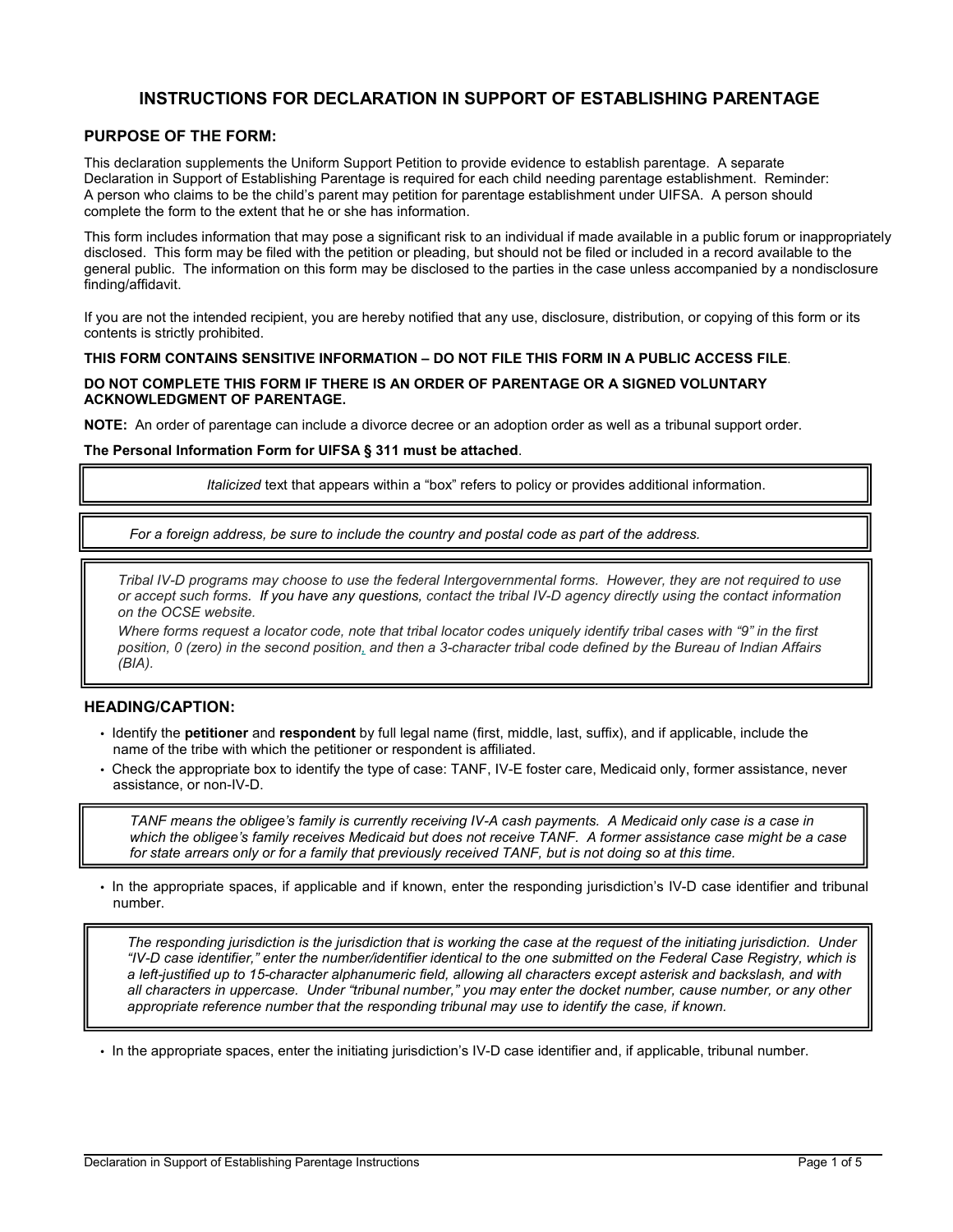*and with all characters in uppercase. Under "tribunal number," you may enter the docket number, cause number, or The initiating jurisdiction is the jurisdiction that referred the case to the responding jurisdiction for services. Under "IV-D case identifier," enter the number/identifier identical to the one submitted on the Federal Case Registry, which is a left-justified up to 15-character alphanumeric field, allowing all characters except asterisk and backslash, any other appropriate reference number that the initiating tribunal has assigned to the case.* 

In the "**NOTE:**" section, check any of the following that apply**:** 

 child(ren)'s address/identifying information or an affidavit alleging that disclosure of such information would result in • **Nondisclosure Finding/Affidavit attached** - If there is a finding prohibiting disclosure of a party's or risk of harm, check the box for "Nondisclosure Finding/Affidavit attached" and attach a copy of the finding/affidavit in accordance with section 312 of UIFSA. If there is a finding/affidavit prohibiting disclosure, the information must be sealed and may not be disclosed to the other party or the public. You may provide the address of the IV-D agency as a substitute address for the protected party.

 *pleading under oath that the health, safety, or liberty of a party or child would be jeopardized by disclosure of such*  information. In that event, the information must be sealed. *UIFSA requires that the petition or accompanying documents include certain identifying information regarding the parties and child(ren) (e.g., residential address, social security number) unless a party alleges in an affidavit or a* 

information. In that event, the information must be sealed.<br>If a jurisdiction has reason to believe that information should not be released because of safety concerns, it should ensure that there is a nondisclosure finding or an allegation in an affidavit or the pleading that disclosure of *identifying information would result in a risk of harm, as provided under section 312 of UIFSA. In addition to identifying information included on this form, it may be appropriate to submit certain financial information under seal.* 

 • **This form sent through EDE** – Check if this Declaration was also sent through the Electronic Document Exchange (EDE).

 *another state. If CSENet is not listed as an option on the form, then it cannot be used to convey any of the CSENet and EDE transactions are the recommended methods for making requests or sending information to requests or information provided on the form.* 

*Supporting documentation should be sent through EDE, whenever possible.* 

Complete a separate declaration for each child needing parentage established.

Complete the declaration to the extent that you have the information.

 **Section I. Declaration:** (Information to be completed or furnished by a parent of the child.)

 Enter the full legal name (first, middle, last, suffix) of the person completing the Declaration. Complete the form to the extent you have information.

**Item 1:** Check whether you are the biological or nonbiological parent of the child and indicate your gender. Gender is defined as "Female", "Male", or "Other". Select "Other" if you do not identify as "female" or "male". A nonbiological parent may be the same-sex spouse or partner of a parent or the intended parent in a surrogacy. If you are not a parent of the child, check "Other" and explain your relationship to the child in section IV. For example, you may be a relative or caretaker of the child or a Foster and sign the form if no parent or custodian is available or cooperative. If you checked "Other," also explain in Section IV the Care or IV-D agency worker. An agency or tribunal representative (such as a Foster Care or IV-D agency worker) may complete basis for alleging the respondent is the parent. Section II provides examples of the type of information needed.

- "Child's legal name (first, middle, last, suffix)" Enter the full legal name of the child for whom you are seeking the establishment of parentage.
- "Date conception occurred (month, year)" Enter the period of time when you believe the mother became pregnant (e.g., 04/09 or from 04/09 to 05/09). Be sure to include both the month(s) and the year when providing date(s). Be as specific as possible.
- States, include the name of the country in this field. • "Location where child was conceived (city, county, state)" - If the child was conceived in a country other than the United
- • "Full term pregnancy" Check "Yes" or "No" to indicate if the pregnancy lasted nine months. If no, explain in section IV (e.g., 6 months - child born premature).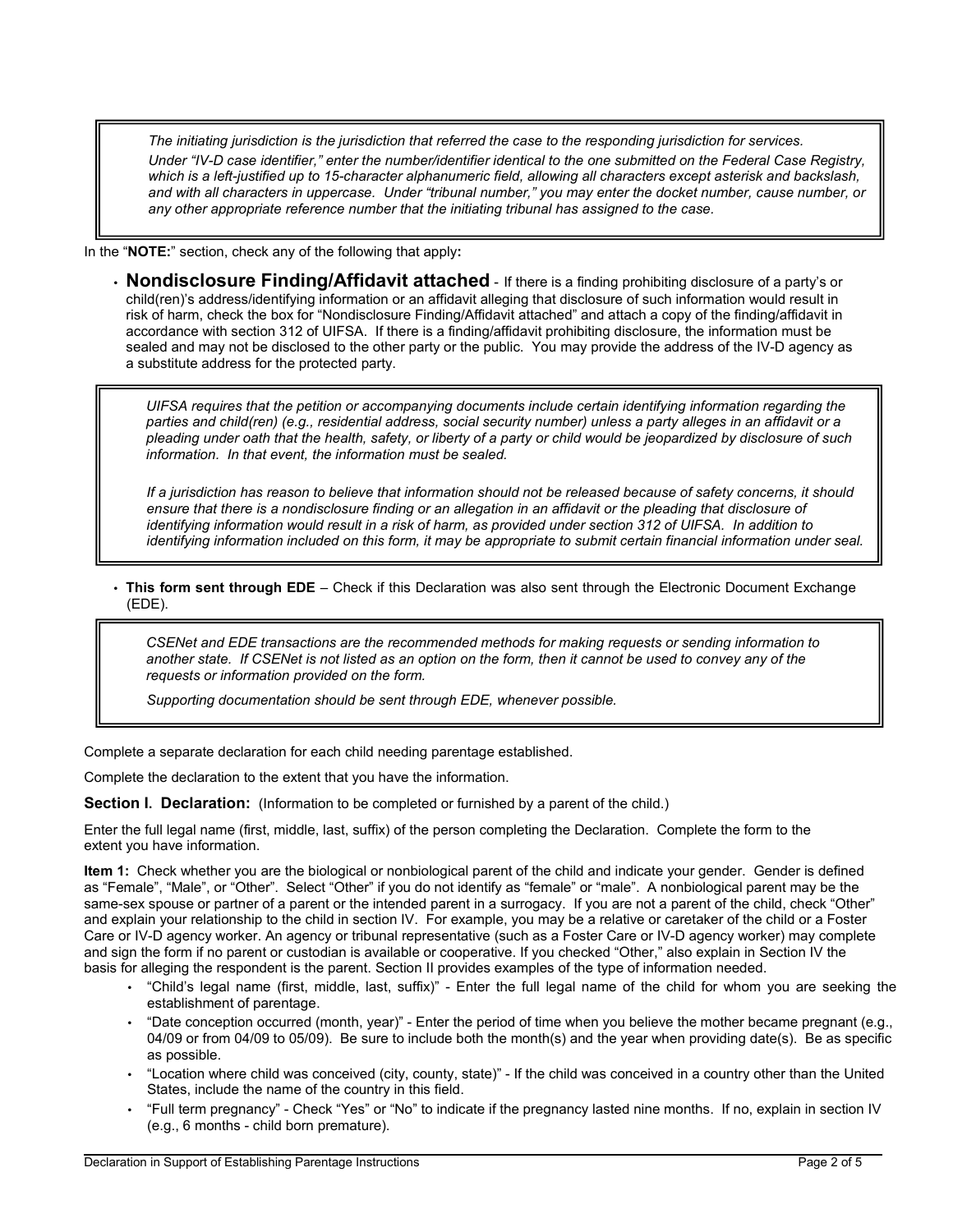• "Birth certificate attached" - Check "Yes" or "No" to indicate if the birth certificate is attached. The birth certificate should be attached. If it is not, you must explain in section IV.

 **Item 2:** Check whether the respondent is the biological or nonbiological parent of the child named above.

 **Item 3:** Enter the full legal name of the birth mother and the full legal name of the person with whom the birth mother had surrogate parent, describe all pertinent information regarding the conception of the child in section IV. sexual intercourse that resulted in the conception of the child. If the child was conceived using assisted reproduction or a

**Item 4:** If additional space is needed, use section IV.

*The information in Item 4 is intended to identify whether there is a presumed parent under state law. That individual may be the respondent or another person. The law of the responding state will govern whether and how a presumption of parentage is created. The more common grounds are covered by the following questions. The responding state may require additional information.* 

 **4a:** Check "Yes" or "No" to indicate whether the biological mother was married and the child was born during the marriage or within 300 days after the marriage legally ended. If yes, and the mother's spouse/former spouse is not ended and provide supporting documentation. Identify the tribunal state and county that issued the order legally the respondent named in this Declaration, provide the name, address, and gender of the spouse/former spouse, and explain in the space below why he/she is not the child's parent. Provide the dates the marriage began and legally ending the marriage, for example, a divorce decree or annulment.

 **4b:** Check "Yes" or "No" to indicate whether a person acted as, and presented himself/herself to be, the child's address, and gender, and explain in the space below why the individual is not the child's parent. parent. If yes, and the individual is not the respondent named in this Declaration, provide the individual's name,

 **4c:** Check "Yes" or "No" to indicate whether a court or IV-D agency completed genetic testing to determine the biological results. If genetic tests were completed and the individual tested is not the respondent named in this Declaration, provide parent of the child. If yes, include the probability of parentage from the test in the space provided and attach the test the individual's name, address, and gender, and explain in the space below why the individual is not the child's parent.

 **Item 5:** Check "Yes" or "No" to indicate whether another person, other than the birth mother, is named on the child's birth certificate. If yes, provide the individual's name, address, and gender.

 **Item 6:** Check "Yes" or "No" to indicate whether there is a voluntary acknowledgment of parentage, executed with regard to this child, which has been rescinded. The name of the document varies, but in every state unmarried parents may sign an acknowledgment of parentage. State law varies on whether same-sex parents can sign an acknowledgment of parentage in address, and gender of the individual(s) who signed and later rescinded the acknowledgment. **NOTE: If there is a signed** order to legally determine parentage. If you check "Yes," attach a copy of the rescinded acknowledgment. Provide the name, **voluntary acknowledgment of parentage that has not been rescinded, you should not be completing this form. You already have a legal determination of parentage**.

#### **Section II. To Be Completed by the Petitioner (complete either 1 or 2, as appropriate):**

This section must be completed by the person named as the petitioner in the related Uniform Support Petition.

Check the box next to "1" if you are asserting that the respondent is the parent of the child named in the related petition. your legal relationship to the child. Check only one of the boxes. Alternatively, check the box next to "2" if you are asserting that you are the parent of this child and are seeking to establish

If you checked the box next to "1," complete items 1a through 1n.

 **Item 1:** Enter the full legal name (first, middle, last, suffix) of the respondent you assert is a parent of the child named in the related Uniform Support Petition. Check the appropriate answer for each statement (1.a through 1.n). If an explanation is needed, use section IV.

 **1a:** "I lived with the respondent." - Check "Yes" or "No" to indicate whether you lived with the respondent. If yes, enter the dates and location. Check "Not applicable" if this statement does not apply.

 **1b:** "I told the respondent that he/she is the parent of the child." - Check "Yes" or "No" to indicate whether you told the respondent that he/she is the parent. Check "Not applicable" if this statement does not apply.

 **1c:** "The respondent admitted being the parent of the child." - Check "Yes" or "No" to indicate whether the respondent admitted to being the other parent.

 **1d:** "The respondent communicated about the pregnancy and/or about the child." - Check "Yes" or No" to indicate whether the respondent communicated about the pregnancy and/or about the child. In addition to written communication, item 1d includes electronic communication such as e-mail, text messages, and forms of social was downloaded. media. Check "Copies of communications attached" if you are attaching copies of the relevant communications. For electronic communication, you may include a printout showing the date of the communication and the date it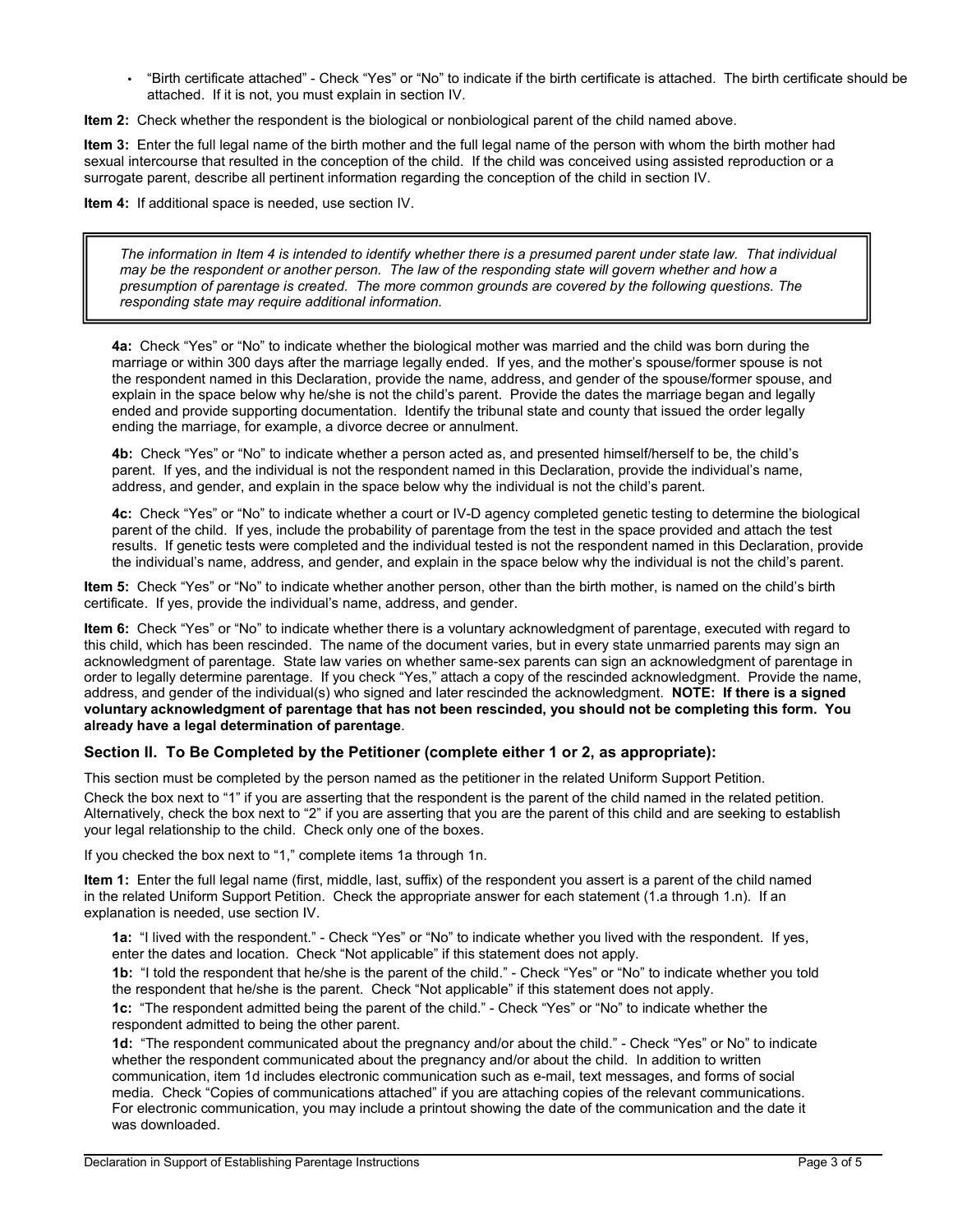**1e:** "The respondent was present at the birth of the child." - Check "Yes" or "No" to indicate whether the respondent was present at the birth of the child.

 **1f:** "The respondent visited the child at the hospital following birth." - Check "Yes" or "No" to indicate whether the respondent visited the child at the hospital.

 **1g:** "The respondent offered to pay abortion expenses." - Check "Yes" or "No" to indicate whether the respondent offered to pay abortion expenses.

 **1h:** "The respondent offered to pay/paid medical expenses." - Check "Yes" or "No" to indicate whether the respondent offered to pay or paid medical expenses. These may include expenses related to the pregnancy with the child or medical expenses related to the child.

 **1i:** "The respondent offered to pay/paid birth related expenses." - Check "Yes" or "No" to indicate whether the respondent offered to pay or paid birth related expenses.

 **1j:** "The respondent claimed the child on a tax return." - Check "Yes," "No," or "Don't know" to indicate whether the respondent claimed the child as a dependent on a state or federal income tax return.

 indicate whether the respondent provided any food, clothing, gifts, or money for the child. **1k:** "The respondent provided food, clothing, gifts, or financial support for the child." - Check "Yes" or "No" to

 same residence with the child. If yes, explain in section IV. **1l:** "The respondent lived with the child." - Check "Yes" or "No" to indicate whether the respondent lived in the

**1m:** "The respondent visited the child." - Check "Yes" or "No" to indicate whether the respondent visited the child.

 **1n:** "The child resembles the respondent." - Check "Yes" or "No" to indicate whether the child has physical characteristics similar to the respondent. Check "Photo attached" if you are attaching a photograph of the child and the respondent.

 **Item 2:** Enter your full legal name (first, middle, last, suffix) if you assert you are the legal parent of the child named in the related Uniform Support Petition. Check the appropriate answer for each statement (2.a through 2.l). If an explanation is needed, use section IV.

 **2a:** "I lived with the respondent." - Check "Yes" or "No" to indicate whether you lived with the respondent. If yes, enter the dates and location.

 **2b:** "The respondent told me that I am the parent of the child." - Check "Yes" or "No" to indicate whether the respondent told you that you are the parent.

**2c:** "I was present at the birth of the child." - Check "Yes" or "No" to indicate whether you were present at the birth of the child.

 **2d:** "I visited the child at the hospital following birth." - Check "Yes" or "No" to indicate whether you visited the child at the hospital.

 **2e:** "I offered to pay abortion expenses." - Check "Yes" or "No" to indicate whether you offered to pay abortion expenses.

 **2f:** "I offered to pay/paid medical expenses." - Check "Yes" or "No" to indicate whether you offered to pay or paid medical expenses. These expenses may have been related to the respondent's pregnancy with the child or medical expenses related to the child.

 **2g:** "I offered to pay/paid birth related expenses." - Check "Yes" or "No" to indicate whether you offered to pay or paid birth related expenses.

 dependent on a state or federal income tax return. **2h:** "I claimed the child on a tax return." - Check "Yes" or "No" to indicate whether you claimed the child as a

 **2i:** "I provided food, clothing, gifts, or financial support for the child." - Check "Yes" or "No" to indicate whether you provided food, clothing, gifts, or money for the child.

 **2j:** "I lived with the child." - Check "Yes" or "No" to indicate whether you lived in the same residence with the child. If yes, explain in section IV.

**2k:** "I visited the child." - Check "Yes" or "No" to indicate whether you visited the child.

 **2l:** "The child resembles me." - Check "Yes" or "No" to indicate whether the child has physical characteristics similar to you. Check "Photo attached" if you are attaching a photograph of yourself and the child.

 **Section III. To Be Completed by the Birth Mother Only** (If you are not the birth mother, skip this Section and go to Section IV.)**:** 

This section should only be completed when the petitioner is the birth mother of the child. If the petitioner is not the birth mother of the child, skip to section IV.

 **Item 1:** "I had sexual intercourse with a man (other than the person I am naming as the respondent) during the 30 days different man or with other men during the 30 days before or the 30 days after the child was conceived ("Date conception before or 30 days after the child was conceived." Check "Yes" or "No" to indicate whether you had sexual intercourse with a occurred"). If yes, complete items 1a through 1c.

- **1a:** "The name(s) and address(es) of the other man/men:" Provide the name(s) and address(es) of the man/men in the space below.
- **1b:** "The other man/men is/are biologically related to the person I am naming as the respondent." Check "Yes" or "No"